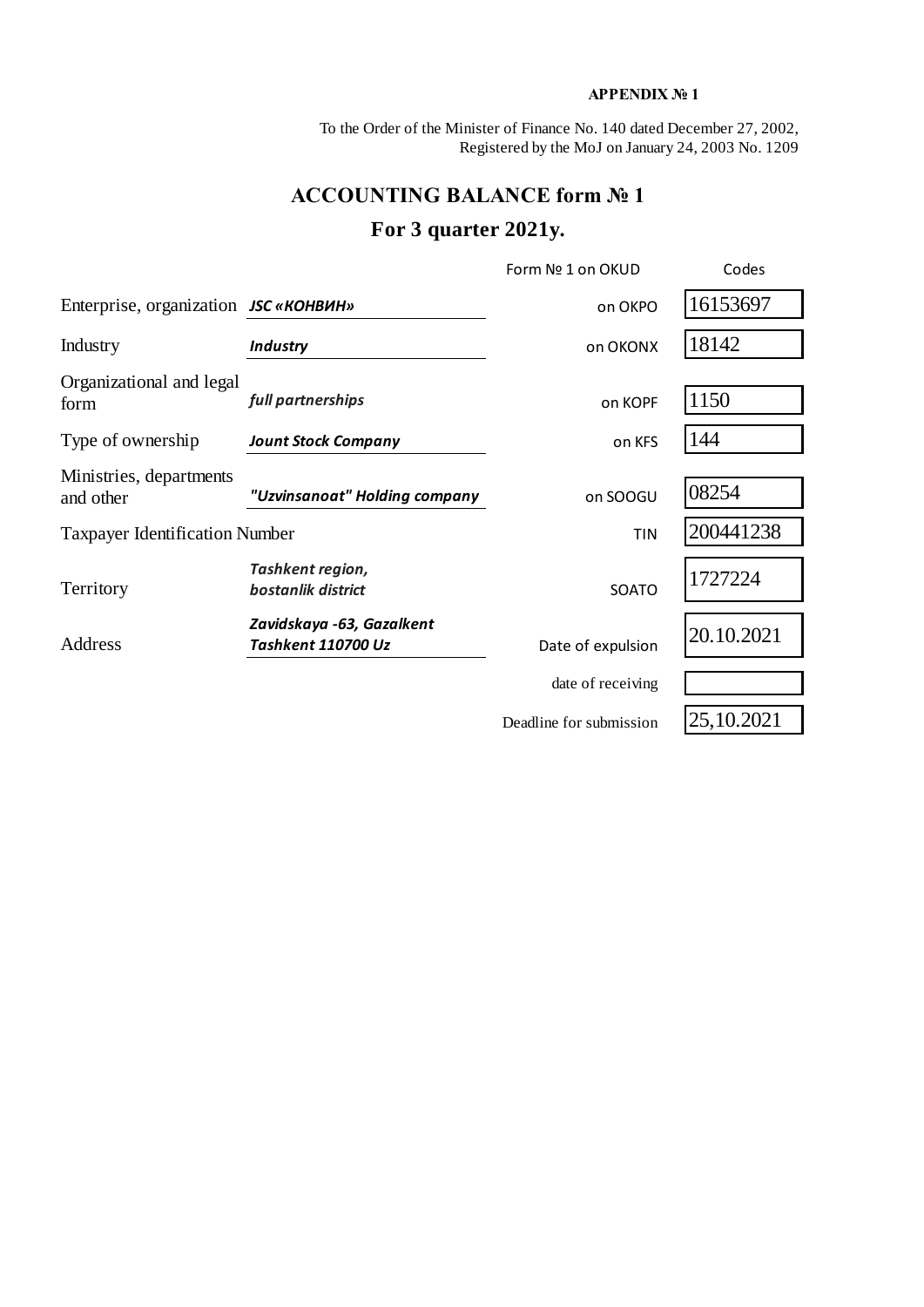|                                                                    |                  | At the beginning           | At the end of the |  |
|--------------------------------------------------------------------|------------------|----------------------------|-------------------|--|
| The name of the indicator                                          | Line code        | of the reporting<br>period | reporting period  |  |
| 1                                                                  | $\overline{2}$   | 3                          | 4                 |  |
| <b>ASSETS</b>                                                      |                  |                            |                   |  |
| I. Long-term assets                                                |                  |                            |                   |  |
| Property, plant and equipment:                                     |                  |                            |                   |  |
| Initial (replacement) cost (0100, 0300)                            | 10               | 8 006 046                  | 8 0 69 8 11       |  |
| Sum of depreciation (0200)                                         | 11               | 4 282 109                  | 4 571 090         |  |
| Residual (book) value (line 010-011)                               | $\overline{12}$  | 3723937                    | 3 498 721         |  |
| <b>Intangible assets:</b>                                          |                  |                            |                   |  |
| Original cost (0400)                                               | 20               |                            |                   |  |
| Amortization amount (0500)                                         | 21               |                            |                   |  |
| Residual (book) value (line 020-021)                               | 22               |                            |                   |  |
| Long-term investments, total                                       |                  |                            |                   |  |
| (line $040+050+060+070+080$ ), including:                          | 30               | 168 585                    | 168 585           |  |
| Securities (0610)                                                  | 40               | 5 5 8 5                    | 5 5 8 5           |  |
| Investments in subsidiaries (0620)                                 | 50               |                            |                   |  |
| Investments in associates (0630)                                   | 60               |                            |                   |  |
| Investments in an enterprise with foreign capital (0640)           | 70               |                            |                   |  |
| Other long-term investments (0690)                                 | $\overline{80}$  | 163 000                    | 163 000           |  |
| Equipment for planting (0700)                                      | 90               |                            |                   |  |
| Capital investments (0800)                                         | 100              |                            |                   |  |
| Long-term accounts receivable (0910,0920,090,0940)                 | 110              |                            |                   |  |
| From it: overdue                                                   | 111              |                            |                   |  |
| Long-term deferred expenses (0950,0960,0990)                       | 120              |                            |                   |  |
| Total for section I (line 012+022+030+090+100+110+120)             | 130              | 3892522                    | 3 667 306         |  |
| <b>II.</b> Current assets                                          |                  |                            |                   |  |
| Inventories, total (line 150+160+170+180), including:              | 140              | 10 568 483                 | 12 923 751        |  |
| Production reserves (1000,1100,1500,1600)                          | $\overline{150}$ | 9 860 181                  | 11 570 395        |  |
| Incomplete production (2000,2100,2300,2700)                        | 160              | 700 623                    | 540 139           |  |
| Finished products (2800)                                           | 170              | 7679                       | 813 217           |  |
| Goods (2900 less 2980)                                             | 180              |                            |                   |  |
| Deferred expenses (3100)                                           | 190              | 3 6 6 2                    | 733               |  |
| Deferred expenses (3200)                                           | 200              |                            |                   |  |
| Debtors, total:                                                    |                  |                            |                   |  |
| (line $220+230+240+250+260+270+280+290+300+310$ )                  | 210              | 6 049 828                  | 9 319 812         |  |
| Out of it past due                                                 | 211              |                            |                   |  |
| Indebtedness of buyers and customers (4000 less 4900)              | 220              | 5 248 728                  | 9 0 67 7 42       |  |
| Debt of stand-alone units (4110)                                   | 230              |                            |                   |  |
| Debt of subsidiaries and dependent business entities (4120)        | 240              |                            |                   |  |
| Advances issued to personnel (4200)                                | 250              |                            | 7914              |  |
| Advances paid to suppliers and contractors (4300)                  | 260              | 330 367                    | 73 906            |  |
| Advance payments on taxes and duties to the budget (4400)          | 270              | 423 077                    | 105 641           |  |
| Advance payments to state trust funds and insurance (4500)         | 280              | 8959                       |                   |  |
| Debt of founders on contributions to the authorized capital (4600) | 290              |                            |                   |  |
| Debt of staff for other operations (4700)                          | 300              | 38 461                     | 8 3 3 1           |  |
| Other accounts receivable (4800)                                   | 310              | 236                        | 56 278            |  |
| Cash, in total (line. $330+340+350+360$ ), including:              | 320              | 2 5 6 7 5 7 4              | 176 786           |  |
| Cash on hand (5000)                                                | 330              |                            |                   |  |
| Cash on the current account (5100)                                 | 340              | 2 5 6 5 9 3 9              | 77 189            |  |
| Cash in foreign currency (5200)                                    | 350              |                            |                   |  |
| Other cash and cash equivalents (5500,5600,5700)                   | 360              | 1635                       | 99 597            |  |
| Short-term investments (5800)                                      | 370              |                            |                   |  |
| Other current assets (5900)                                        | 380              | 193 533                    |                   |  |
| Total for section II (line 140+190+200+210+320+370+380)            | 390              | 19 383 080                 | 22 421 082        |  |
| Total for the balance asset (line 130+390)                         | 400              | 23 275 602                 | 26 088 388        |  |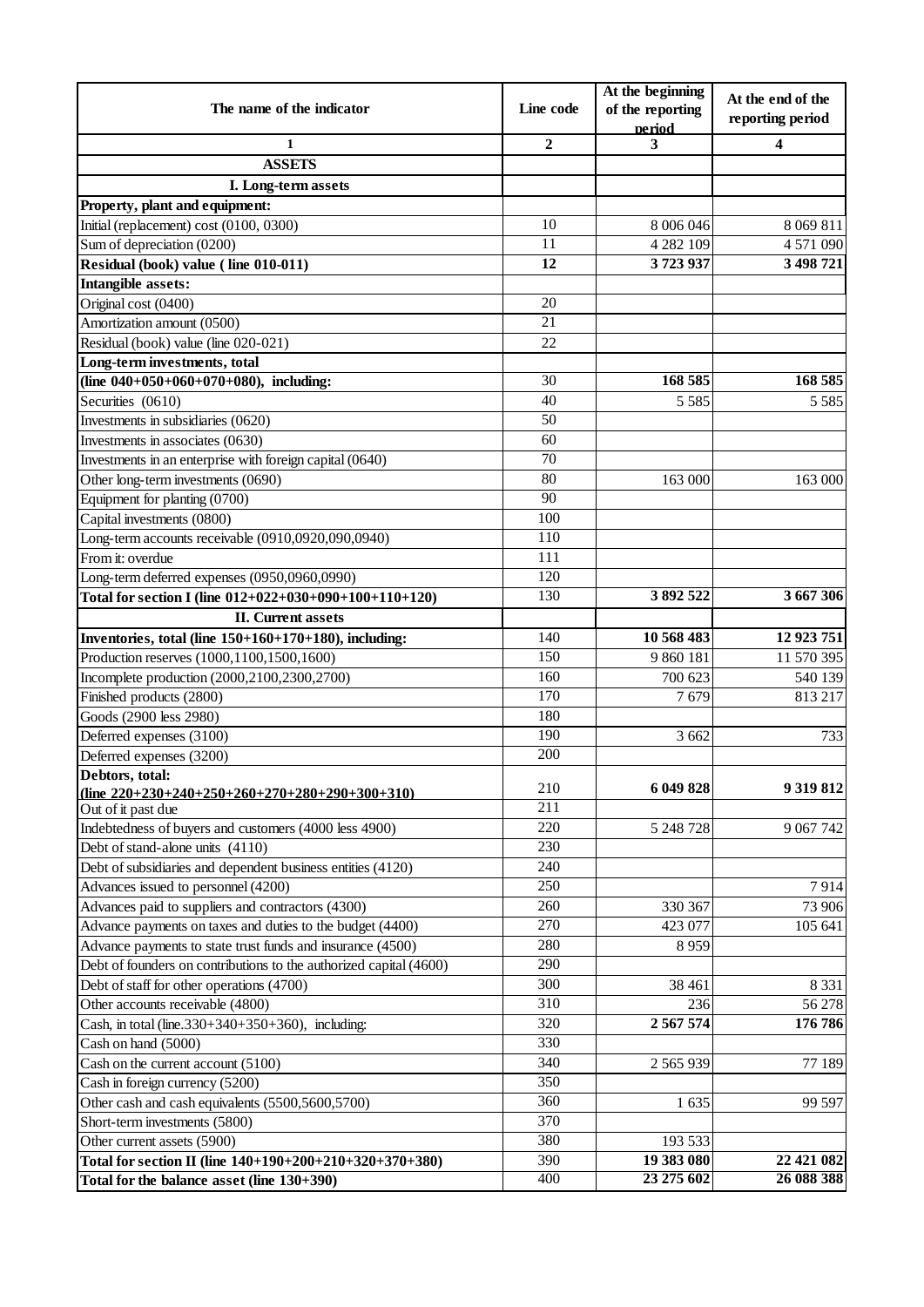| The name of the indicator                                                     | Line code        | At the<br>beginning of<br>the reporting | At the end of<br>the reporting |
|-------------------------------------------------------------------------------|------------------|-----------------------------------------|--------------------------------|
|                                                                               |                  | period                                  | period                         |
| 1                                                                             | $\overline{2}$   | 3                                       | 4                              |
| <b>PASSIVE</b>                                                                |                  |                                         |                                |
| I. Sources of own funds                                                       |                  |                                         |                                |
| Share capital (8300)                                                          | 410              | 2 830 632                               | 2 830 632                      |
| Added capital (8400)                                                          | 420              |                                         |                                |
| Reserve capital (8500)                                                        | 430              | 4 0 3 1 8 8 9                           | 2 2 4 8 6 3                    |
| Treasury shares (8600)                                                        | 440              |                                         |                                |
| Retained earnings (uncovered loss) (8700)                                     | 450              | 1415661                                 | 2 467 417                      |
| Target Receipts (8800)                                                        | 460              |                                         | 449 070                        |
| Reserves for future expenses and payments (8900)                              | 470<br>480       |                                         |                                |
| Total for section I (line 410+420+430-440+450+460+470)                        |                  | 8 278 182                               | 7991982                        |
| <b>II. Commitments</b><br>Long-term liabilities, total:                       |                  |                                         |                                |
| $(line 500+510+520+530+540+550+560+570+580+590)$                              | 490              |                                         |                                |
| Including: long-term accounts payable (line $500+520+540+560+590$ )           | 491              |                                         |                                |
| From it: overdue long-term accounts payable                                   | 492              |                                         |                                |
| Long-term debt to suppliers and contractors (7000)                            | 500              |                                         |                                |
| Long-term debt to separate divisions (7110)                                   | $\overline{510}$ |                                         |                                |
| Long-term debt to subsidiaries and dependent companies (7120)                 | 520              |                                         |                                |
| Long-term deferred income (7210,7220,7230)                                    | 530              |                                         |                                |
| Long-term deferred tax liabilities and compulsory payments (7240)             | 540              |                                         |                                |
| Other long-term deferred liabilities (7250,7290)                              | 550              |                                         |                                |
| Advances received from customers and customers (7300)                         | 560              |                                         |                                |
| Long-term bank loans (7810)                                                   | 570              |                                         |                                |
| Long-term loans (7820,7830,7840)                                              | 580              |                                         |                                |
| Other long-term accounts payable (7900)                                       | 590              |                                         |                                |
| Current liabilities, total (line $610 + 630 + 640 + 650 + 660 + 670 + 680$    |                  |                                         |                                |
| $+690+700+710+720+730+740+740+750+760$                                        | 600              | 14 997 420                              | 18 096 406                     |
| Including: current accounts payable                                           |                  |                                         |                                |
| $\overline{(line 610 + 630 + 650 + 670 + 680 + 690 + 700 + 710 + 720 + 760)}$ | 601              | 14 997 420                              | 18 096 406                     |
| From it: overdue current accounts payable                                     | 602              |                                         |                                |
| Debt to suppliers and contractors (6000)                                      | 610              | 6709349                                 | 9 9 7 4 8 1 5                  |
| Indebtedness to separate divisions (6110)                                     | 620              |                                         |                                |
| Debts to subsidiaries and dependent companies (6120)                          | 630              | 17 28 3                                 |                                |
| Deferred income (6210,6220,6230)                                              | 640              |                                         |                                |
| Deferred tax and mandatory payments (6240)                                    | 650              |                                         |                                |
| Other deferred liabilities (6250,6290)                                        | 660              |                                         |                                |
| Received advances (6300)                                                      | 670              | 69 659                                  | 63 079                         |
| Arrears of payments to the budget (6400)                                      | 680              | 4 694 886                               | 3 960 761                      |
| Insurance debts (6510)                                                        | 690              |                                         |                                |
| Arrears in payments to state trust funds (6520)                               | 700              | 238                                     |                                |
| Debt to founders (6600)                                                       | 710              | 2733562                                 |                                |
|                                                                               |                  |                                         | 2793395                        |
| Arrears of wages (6700)                                                       | 720              | 55 447                                  | 72729                          |
| Short-term bank loans (6810)                                                  | 730              |                                         |                                |
| Short-term loans (6820,6830,6840)                                             | 740              |                                         |                                |
| Current portion of long-term liabilities (6950)                               | 750              |                                         |                                |
| Other accounts payable (6900 except 6950)                                     | 760              | 716 996                                 | 1 231 627                      |
| Total for section II (line $490 + 600$ )                                      | 770              | 14 997 420                              | 18 096 406                     |
| Total on the liabilities of the balance sheet (line $480 + 770$ )             | 780              | 23 275 602                              | 26 088 388                     |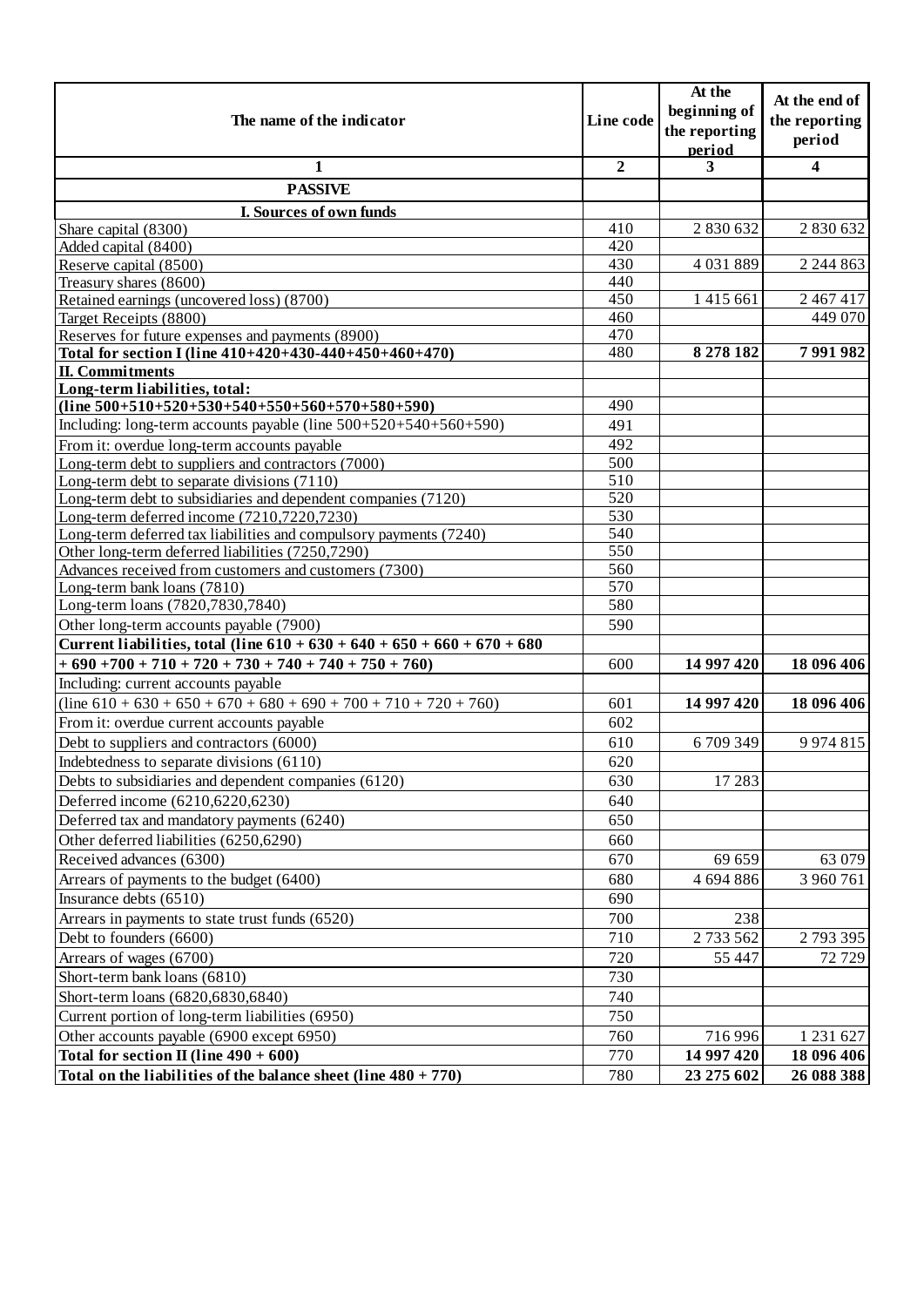#### **REFERENCE ON THE AVAILABILITY OF VALUES CONSIDERED ON OFF-BALANCE ACCOUNTS**

| The name of the indicator                                           | Line code | At the<br>beginning<br>of the<br>reporting<br>period | At the end of<br>the<br>reporting<br>period |
|---------------------------------------------------------------------|-----------|------------------------------------------------------|---------------------------------------------|
|                                                                     | 2         | 3                                                    | 4                                           |
| Property, plant and equipment received on short-term lease (001)    | 790       | $\Omega$                                             | $\Omega$                                    |
| Inventories accepted for safekeeping (002)                          | 2020      | $\Omega$                                             | $\Omega$                                    |
| Materials accepted for processing (003)                             | 810       | $\Omega$                                             | $\Omega$                                    |
| Commodities accepted for commission (004)                           | 820       | $\Omega$                                             | $\Omega$                                    |
| Equipment taken for installation (005)                              | 830       | $\Omega$                                             | $\Omega$                                    |
| Forms of strict reporting (006)                                     | 840       | $\Omega$                                             | $\theta$                                    |
| The written-off debt of insolvent debtors (007)                     | 850       | $\Omega$                                             | $\Omega$                                    |
| Securing liabilities and payments - received (008)                  | 860       | $\Omega$                                             | $\Omega$                                    |
| Securing Liabilities and Payments - Issued (009)                    | 870       | $\Omega$                                             | $\Omega$                                    |
| Property, plant and equipment, leased under long-term lease (010)   | 880       | $\Omega$                                             | $\Omega$                                    |
| Property received under a loan agreement (011)                      | 890       | $\Omega$                                             | $\Omega$                                    |
| Expenses excluded from the tax base for the following periods (012) | 900       | $\Omega$                                             | $\Omega$                                    |
| Temporary tax incentives (by types) (013)                           | 910       | $\Omega$                                             | $\Omega$                                    |
| Inventory and accessories in operation $(014)$                      | 920       | 41090                                                | 42270                                       |

#### **Leader: SHERZOD SHORAYEV SHOIKROM O'G'LI**

#### **Chief Accountant: BAXTIYOR ASHIRBOYEV ASHIRBOYEVICH**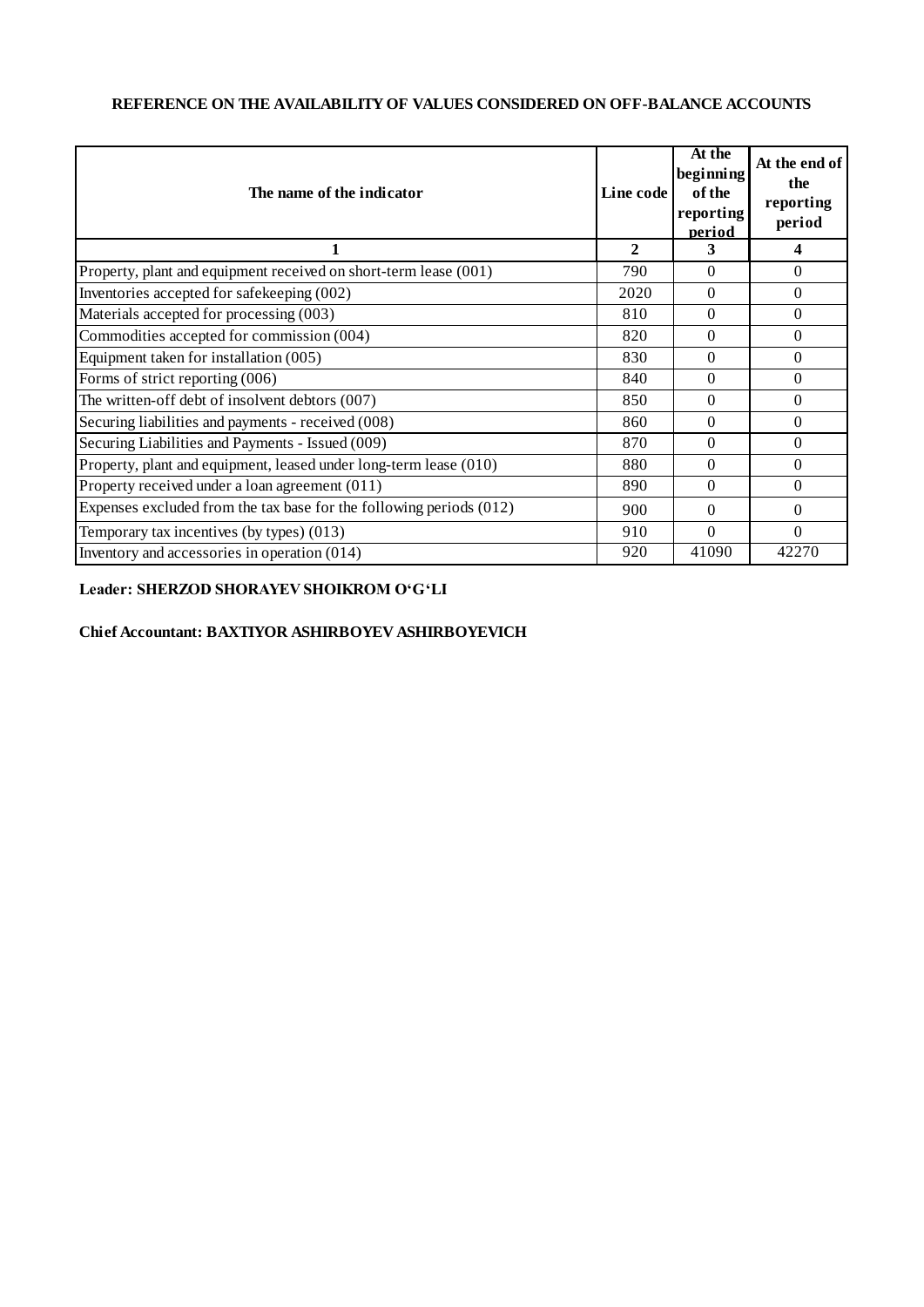#### **Deciphering overdue receivables and payables**

**9 month 2021 as of г.**

## **Unit of measurement, thousand sum.**

|                  |                                                                     |                      | <u>Uma Urmododi University thouband Uarni</u><br>Arrears due to reasons beyond the control of organizations |                                                                                                        |                                                                                                                                                                 |                                             |                                                                                                                                                                                                                                      |
|------------------|---------------------------------------------------------------------|----------------------|-------------------------------------------------------------------------------------------------------------|--------------------------------------------------------------------------------------------------------|-----------------------------------------------------------------------------------------------------------------------------------------------------------------|---------------------------------------------|--------------------------------------------------------------------------------------------------------------------------------------------------------------------------------------------------------------------------------------|
|                  |                                                                     |                      |                                                                                                             | including:                                                                                             |                                                                                                                                                                 |                                             |                                                                                                                                                                                                                                      |
| N <sub>2</sub>   | List of debtors and creditors for which there<br>is an overdue debt | <b>Total arrears</b> | <b>Total</b>                                                                                                | overdue debt on products<br>shipped (received)<br>without prepayment by<br><b>Government decisions</b> | the amount of the<br>listed advance<br>payments, which<br>provide for the<br>shipment of raw<br>materials and<br>materials from<br>state resources<br>and funde | debt deferred by<br>government<br>decisions | the amount or dept,<br>according to which, in<br>accordance with the law,<br>the process of litigation is<br>underway on the claims<br>filed or a decision of the<br>economic court has been<br>made to recover from the<br>croditor |
| $\mathbf{1}$     | $\overline{2}$                                                      | $\mathbf{3}$         | $\overline{4}$                                                                                              | 5                                                                                                      | 6                                                                                                                                                               | $\overline{7}$                              | 8                                                                                                                                                                                                                                    |
|                  |                                                                     |                      |                                                                                                             | Overdue accounts receivable                                                                            |                                                                                                                                                                 |                                             |                                                                                                                                                                                                                                      |
| $\mathbf{1}$     | Debtors for whom there is an overdue debt, total                    | 0,00                 | 0,00                                                                                                        | 0,00                                                                                                   | 0,00                                                                                                                                                            | 0,00                                        | 0,00                                                                                                                                                                                                                                 |
| $\overline{2}$   | Overdue debt within the republic, total                             | 0,00                 | 0,00                                                                                                        | 0,00                                                                                                   | 0,00                                                                                                                                                            | 0,00                                        | 0,00                                                                                                                                                                                                                                 |
|                  | including by name of debtors                                        |                      |                                                                                                             |                                                                                                        |                                                                                                                                                                 |                                             |                                                                                                                                                                                                                                      |
| 2.1              |                                                                     |                      | 0,00                                                                                                        |                                                                                                        |                                                                                                                                                                 |                                             |                                                                                                                                                                                                                                      |
| 2.2<br>2.3       |                                                                     |                      | 0,00<br>0,00                                                                                                |                                                                                                        |                                                                                                                                                                 |                                             |                                                                                                                                                                                                                                      |
| 2.4              |                                                                     |                      | 0,00                                                                                                        |                                                                                                        |                                                                                                                                                                 |                                             |                                                                                                                                                                                                                                      |
| 2.5              |                                                                     |                      | 0,00                                                                                                        |                                                                                                        |                                                                                                                                                                 |                                             |                                                                                                                                                                                                                                      |
| 2.6              |                                                                     |                      | 0,00                                                                                                        |                                                                                                        |                                                                                                                                                                 |                                             |                                                                                                                                                                                                                                      |
| 2.7              |                                                                     |                      | 0,00                                                                                                        |                                                                                                        |                                                                                                                                                                 |                                             |                                                                                                                                                                                                                                      |
| 2.8              |                                                                     |                      | 0,00                                                                                                        |                                                                                                        |                                                                                                                                                                 |                                             |                                                                                                                                                                                                                                      |
| 2.9              |                                                                     |                      | 0,00                                                                                                        |                                                                                                        |                                                                                                                                                                 |                                             |                                                                                                                                                                                                                                      |
| 2.10             |                                                                     |                      | 0,00                                                                                                        |                                                                                                        |                                                                                                                                                                 |                                             |                                                                                                                                                                                                                                      |
| 2.11             |                                                                     |                      | 0,00                                                                                                        |                                                                                                        |                                                                                                                                                                 |                                             |                                                                                                                                                                                                                                      |
| 2.12<br>2.13     |                                                                     |                      | 0,00<br>0,00                                                                                                |                                                                                                        |                                                                                                                                                                 |                                             |                                                                                                                                                                                                                                      |
| 2.14             |                                                                     |                      | 0,00                                                                                                        |                                                                                                        |                                                                                                                                                                 |                                             |                                                                                                                                                                                                                                      |
| 2.15             |                                                                     |                      | 0,00                                                                                                        |                                                                                                        |                                                                                                                                                                 |                                             |                                                                                                                                                                                                                                      |
| 2.16             |                                                                     |                      | 0,00                                                                                                        |                                                                                                        |                                                                                                                                                                 |                                             |                                                                                                                                                                                                                                      |
| 2.17             |                                                                     |                      | 0,00                                                                                                        |                                                                                                        |                                                                                                                                                                 |                                             |                                                                                                                                                                                                                                      |
| 2.18             |                                                                     |                      | 0,00                                                                                                        |                                                                                                        |                                                                                                                                                                 |                                             |                                                                                                                                                                                                                                      |
| 2.19             |                                                                     |                      | 0,00                                                                                                        |                                                                                                        |                                                                                                                                                                 |                                             |                                                                                                                                                                                                                                      |
| 2.20             |                                                                     |                      | 0,00                                                                                                        |                                                                                                        |                                                                                                                                                                 |                                             |                                                                                                                                                                                                                                      |
| $\overline{2.2}$ | Internal overdue debt, total<br>including by name of debtors        | 0,00                 | 0,00                                                                                                        | 0,00                                                                                                   | 0,00                                                                                                                                                            | 0,00                                        | 0,00                                                                                                                                                                                                                                 |
| 2.2.1            |                                                                     |                      | 0,00                                                                                                        |                                                                                                        |                                                                                                                                                                 |                                             |                                                                                                                                                                                                                                      |
| 2.2.2            |                                                                     |                      | 0,00                                                                                                        |                                                                                                        |                                                                                                                                                                 |                                             |                                                                                                                                                                                                                                      |
| 2.2.3            |                                                                     |                      | 0,00                                                                                                        |                                                                                                        |                                                                                                                                                                 |                                             |                                                                                                                                                                                                                                      |
| 2.2.4            |                                                                     |                      | 0,00                                                                                                        |                                                                                                        |                                                                                                                                                                 |                                             |                                                                                                                                                                                                                                      |
| 2.2.5            |                                                                     |                      | 0,00                                                                                                        |                                                                                                        |                                                                                                                                                                 |                                             |                                                                                                                                                                                                                                      |
| 2.2.6            |                                                                     |                      | 0,00                                                                                                        |                                                                                                        |                                                                                                                                                                 |                                             |                                                                                                                                                                                                                                      |
| 2.2.7            |                                                                     |                      | 0,00                                                                                                        |                                                                                                        |                                                                                                                                                                 |                                             |                                                                                                                                                                                                                                      |
| 2.2.8            |                                                                     |                      | 0,00                                                                                                        |                                                                                                        |                                                                                                                                                                 |                                             |                                                                                                                                                                                                                                      |
| 2.2.9            |                                                                     |                      | 0,00                                                                                                        |                                                                                                        |                                                                                                                                                                 |                                             |                                                                                                                                                                                                                                      |
| 2.2.10           |                                                                     |                      | 0,00                                                                                                        |                                                                                                        |                                                                                                                                                                 |                                             |                                                                                                                                                                                                                                      |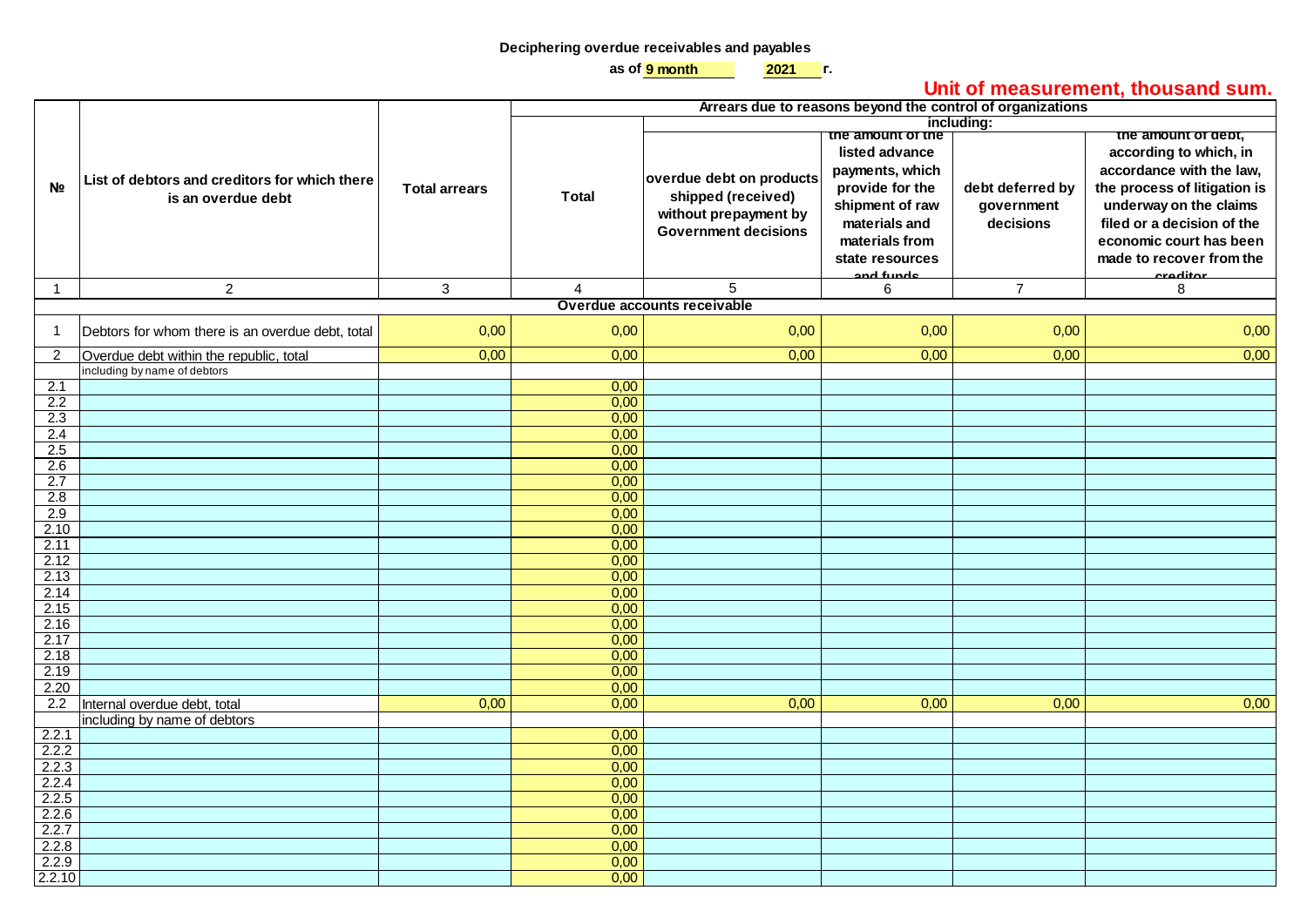|                                                                                        |                                                       |      | 0,00         |                  |      |      |      |
|----------------------------------------------------------------------------------------|-------------------------------------------------------|------|--------------|------------------|------|------|------|
| 2.2.11<br>2.2.13<br>2.2.14<br>2.2.15<br>2.2.16<br>2.2.17<br>2.2.18<br>2.2.19<br>2.2.20 |                                                       |      | 0,00         |                  |      |      |      |
|                                                                                        |                                                       |      | 0,00         |                  |      |      |      |
|                                                                                        |                                                       |      | 0,00         |                  |      |      |      |
|                                                                                        |                                                       |      | 0,00         |                  |      |      |      |
|                                                                                        |                                                       |      |              |                  |      |      |      |
|                                                                                        |                                                       |      | 0,00         |                  |      |      |      |
|                                                                                        |                                                       |      | 0,00         |                  |      |      |      |
|                                                                                        |                                                       |      | 0,00         |                  |      |      |      |
|                                                                                        |                                                       |      | 0,00         |                  |      |      |      |
|                                                                                        |                                                       |      | 0,00         |                  |      |      |      |
| $\overline{3}$                                                                         | Overdue debt outside the republic, total              | 0,00 | 0,00         | 0,00             | 0,00 | 0,00 | 0,00 |
|                                                                                        | including by name of debtors                          |      |              |                  |      |      |      |
| 3.1                                                                                    |                                                       |      | 0,00         |                  |      |      |      |
| 3.2                                                                                    |                                                       |      | 0,00         |                  |      |      |      |
| 3.3                                                                                    |                                                       |      | 0,00         |                  |      |      |      |
| 3.4                                                                                    |                                                       |      | 0,00         |                  |      |      |      |
| 3.5                                                                                    |                                                       |      | 0,00         |                  |      |      |      |
| 3.6                                                                                    |                                                       |      | 0,00         |                  |      |      |      |
| 3.7                                                                                    |                                                       |      | 0,00         |                  |      |      |      |
| 3.8                                                                                    |                                                       |      | 0,00         |                  |      |      |      |
| 3.9                                                                                    |                                                       |      | 0,00         |                  |      |      |      |
| 3.10                                                                                   |                                                       |      | 0,00         |                  |      |      |      |
|                                                                                        |                                                       |      |              | Overdue payables |      |      |      |
|                                                                                        |                                                       |      |              |                  |      |      |      |
| $\overline{\mathbf{4}}$                                                                | Creditors for whom there is an overdue debt,<br>total | 0,00 | 0,00         | 0,00             | 0,00 | 0,00 | 0,00 |
| 5                                                                                      | Overdue debt on the territory of the republic, total  | 0,00 | 0,00         | 0,00             | 0,00 | 0,00 | 0,00 |
|                                                                                        | including by name of creditors                        |      |              |                  |      |      |      |
| 5.1                                                                                    |                                                       |      | 0,00         |                  |      |      |      |
| 5.2                                                                                    |                                                       |      | 0,00         |                  |      |      |      |
| 5.3                                                                                    |                                                       |      | 0,00         |                  |      |      |      |
| 5.4                                                                                    |                                                       |      | 0,00         |                  |      |      |      |
| 5.5                                                                                    |                                                       |      | 0,00         |                  |      |      |      |
| 5.6                                                                                    |                                                       |      | 0,00         |                  |      |      |      |
| 5.7                                                                                    |                                                       |      | 0,00         |                  |      |      |      |
| 5.8                                                                                    |                                                       |      |              |                  |      |      |      |
| 5.9                                                                                    |                                                       |      |              |                  |      |      |      |
|                                                                                        |                                                       |      | 0,00         |                  |      |      |      |
|                                                                                        |                                                       |      | 0,00         |                  |      |      |      |
| 5.10                                                                                   |                                                       |      | 0,00         |                  |      |      |      |
| 5.11                                                                                   |                                                       |      | 0,00         |                  |      |      |      |
| 5.12                                                                                   |                                                       |      | 0,00         |                  |      |      |      |
| 5.13                                                                                   |                                                       |      | 0,00         |                  |      |      |      |
| 5.14                                                                                   |                                                       |      | 0,00         |                  |      |      |      |
| 5.15                                                                                   |                                                       |      | 0,00         |                  |      |      |      |
| 5.16                                                                                   |                                                       |      | 0,00         |                  |      |      |      |
| 5.17                                                                                   |                                                       |      | 0,00         |                  |      |      |      |
| 5.18                                                                                   |                                                       |      | 0,00         |                  |      |      |      |
| 5.19                                                                                   |                                                       |      | 0,00         |                  |      |      |      |
| 5.20                                                                                   |                                                       |      | 0,00         |                  |      |      |      |
|                                                                                        |                                                       | 0,00 | 0,00         | 0,00             | 0,00 | 0,00 | 0,00 |
|                                                                                        | 5.2 Internal overdue debt, total                      |      |              |                  |      |      |      |
|                                                                                        | including by name of creditors                        |      |              |                  |      |      |      |
| 5.2.1                                                                                  |                                                       |      | 0,00         |                  |      |      |      |
| 5.2.2                                                                                  |                                                       |      | 0,00         |                  |      |      |      |
| 5.2.3<br>5.2.4                                                                         |                                                       |      | 0,00<br>0,00 |                  |      |      |      |